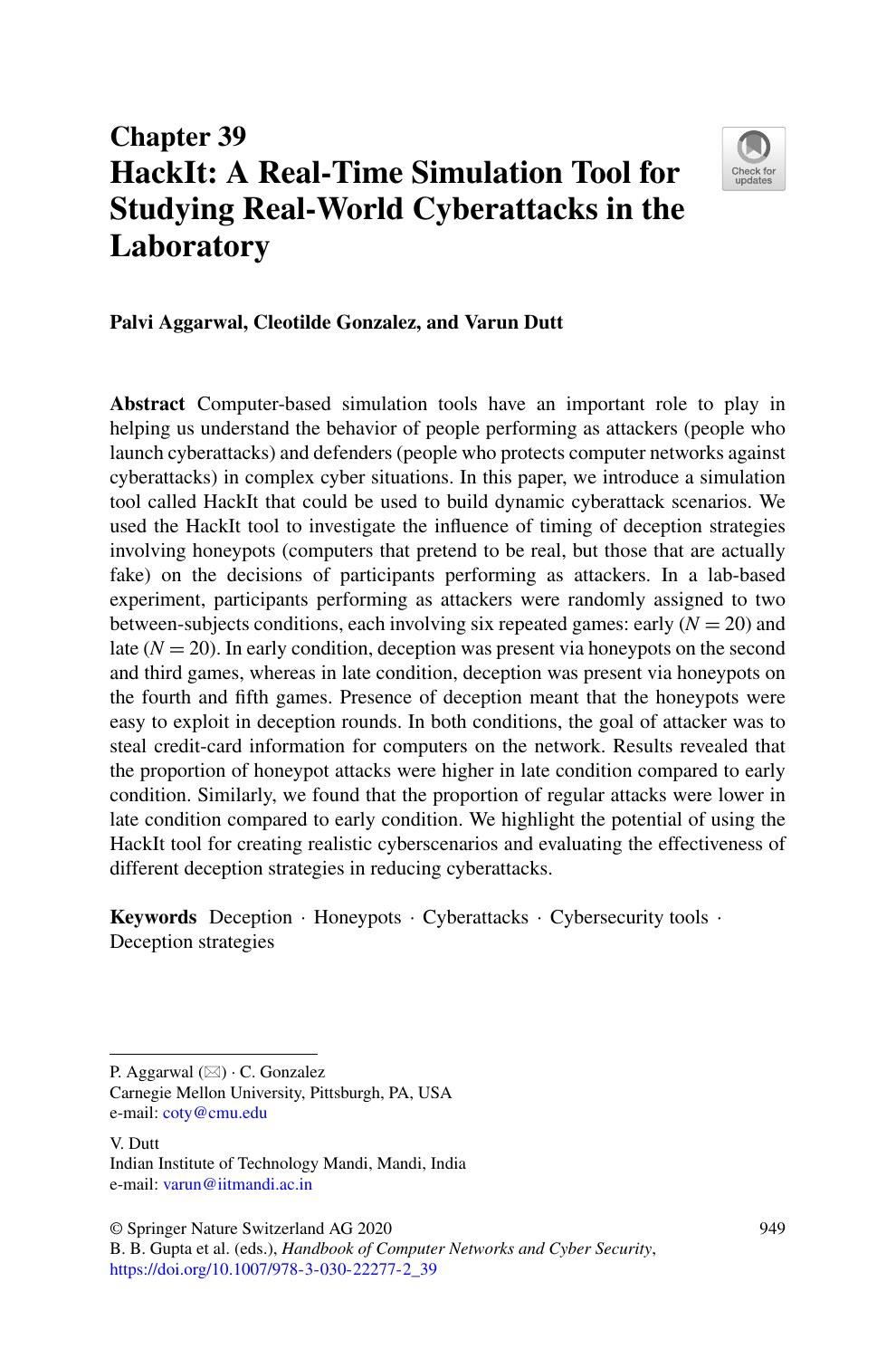## **1 Introduction**

Cyberattacks are targeting government, industries, banking, and e-commerce business at an alarming rate. The cyber criminals use advanced cyberattacks, e.g., SQL injection, phishing, Trojans, ransomwares, rootkits, and malware, to breach the network and gain access to information [\[1\]](#page-10-0). The growing threat of cyberattacks on critical cyber organizations reveal the urgent need for finding methods that enhance network security. Presently, there are numerous cyber defense mechanisms available to fight against various cyberattacks, but very few of these solutions can prevent zero-day cyberattacks, attacks that target publicly known but still unpatched vulnerabilities [\[2\]](#page-10-1). Deception is an art of persuasion where defenders intentionally mislead the hackers to something which is not true [\[3\]](#page-10-2), and it may provide a promising real-time solution against cyberattacks [\[4,](#page-10-3) [5\]](#page-10-4). Deception technology may help reduce cyberattacks by shifting the cognitive, economic, and time costs of cyberattacks back onto the attacker. The objective of this chapter is to investigate how deception tools may help reduce cyberattacks.

The principles of deception have been around for years, and recently, they have become a secret weapon of purple teams and threat hunters worldwide [\[4–](#page-10-3)[6\]](#page-10-5). Deception may involve communication between a target and a deceiver, in which the deceiver tries to convince target to trust the fake explanation of ground truth [\[3\]](#page-10-2). Deception can be implemented with existing tools, e.g., firewalls with blacklists, intrusion prevention, and URL filtering [\[7\]](#page-10-6). Several researchers have proposed deception's use via honeypots [\[8–](#page-10-7)[10\]](#page-10-8). Honeypots are servers that mimic real server, but they are actually fake [\[11\]](#page-10-9).

Prior research has proposed a number of tools for using deception in cybersecurity. Some of these tools include the deception tool kit (DTK), honeynets, honeytokens, thug, TrapX, and smokescreen  $[8-11]$  $[8-11]$ . The DTK is one of the earliest tools that applied deception methods for cyber protection. Using TCP wrappers, DTK process the incoming malicious requests that are usually blocked in the network. Researchers have also proposed honeynets [\[11\]](#page-10-9), which are a group of honeypots that are used for real-time applications. The client-side honeypots were proposed to detect malicious Web-based activities that try to breach client application vulnerabilities [\[12\]](#page-10-10).

Furthermore, some researchers have proposed noncooperative dynamic deception games for understanding hackers' cyberattack decisions via experimentation and mathematical modeling [\[13](#page-10-11)[–15\]](#page-10-12). For example, Aggarwal et al. [\[16\]](#page-10-13) investigated the role of the amount of deception and the timing of deception in a cyberattack scenario using a noncooperative deception game (DG). The DG involved two phases: probe and attack. During probe, participants performing as hackers could probe webservers, some of which were honeypots. Once hackers probed the network, they could attack one of the webservers for real. Results revealed that using late timing of deception and high amount of deception helped in reducing cyberattacks.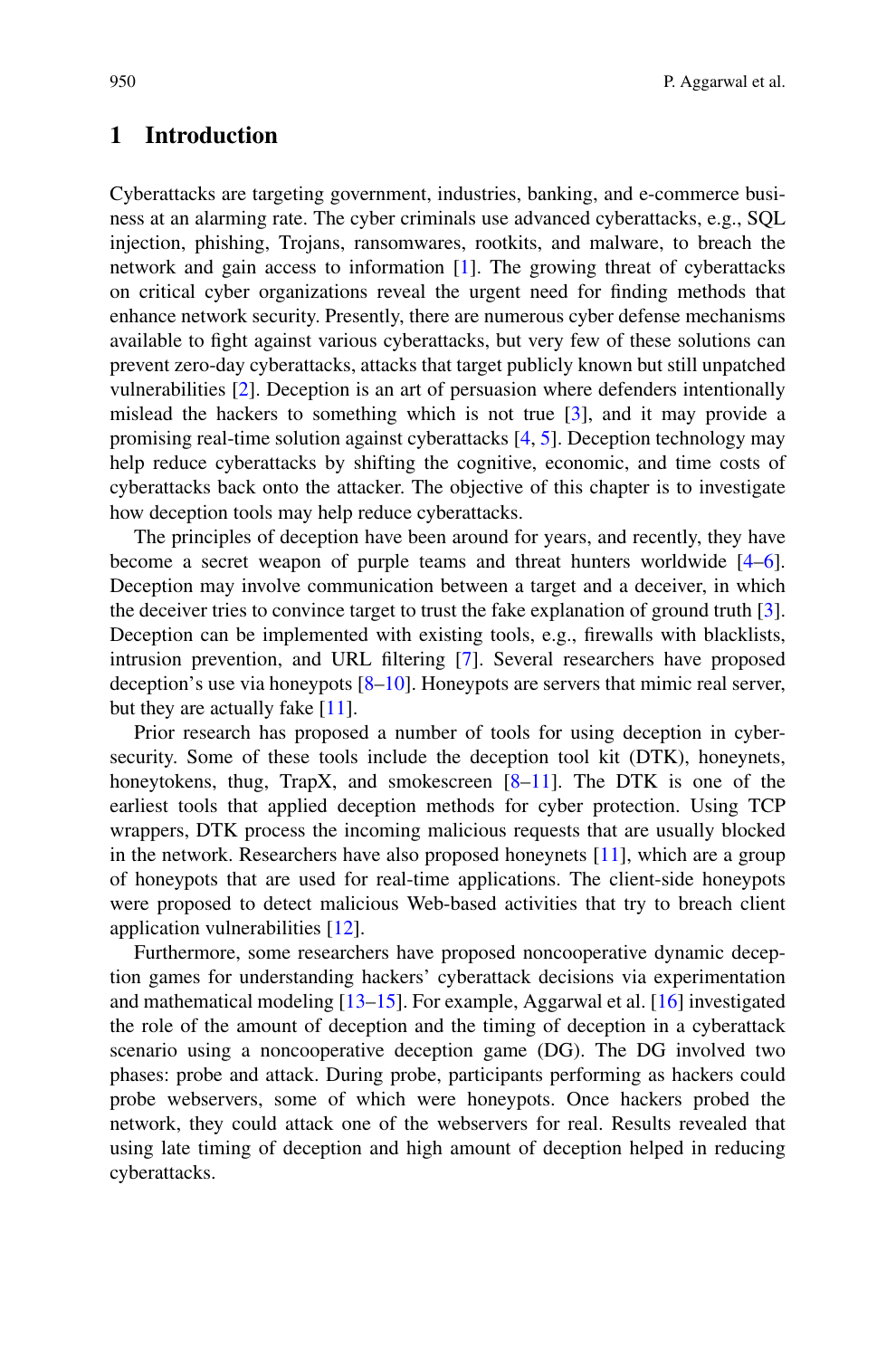The focus of the past research was on developing tools for deception and understanding human factors in abstract environments. The results of lab-based experiments as part of the past research were based on abstraction of choices and outcomes, which may not be realistic enough to capture how computers are attacked by hackers in the real world. The primary objective of this research is to develop a cybersecurity tool which helps us understand the human factors influencing hacker's decisions in complex cyber situations involving deception. To accomplish the above objective, we developed a HackIt tool, i.e., a tool to simulate complex cyber situations and showcase the potential of this tool via certain cyberattack scenarios involving deception.

Using HackIt tool, we simulate two deception scenarios where the timing of deception is either early or late. The goal of the hacker in these scenarios is to steal the credit-card information from the network. The network consists of two webservers where one of the webservers is a real webserver and the other one is a fake honeypot webserver. In this chapter, using the HackIt game, we investigate whether an early or late timing of deception is effective in trapping hackers into honeypots. Furthermore, we compare our results with the findings presented by Aggarwal et al. [\[16\]](#page-10-13).

In what follows, we first discuss the functioning of the HackIt tool. Next, we explain the methods of an experiment run using the HackIt tool. Furthermore, we detail the results from HackIt tool and discuss the implications of our results for decision-making of hackers in the real world.

### **2 HackIt Tool**

Hacking websites generally may involve two phases: searching for vulnerabilities (probing) and attacking computer workstations (attacking). HackIt is a cybersecurity tool that allows researchers to create various cyber situations and to map real-world cyberattack scenarios by involving two phases: probe phase and attack phase. The probe phase involves scanning of webservers in the network for vulnerabilities, whereas the attack phase involves gaining access to different computers and stealing information or compromising computer systems. For example, using the HackIt tool, one can create networks of different sizes, use deception and configure different webservers as honeypots, and create any number of fictitious ports, services, fake operating systems, and fake files on honeypots. The HackIt tool can run various network commands that include nmap, use\_exploit, ls, and scp. Nmap is a network utility that shows the open ports, operating system, and services on the specified webserver. The nmap utility provides the list of vulnerabilities on the corresponding webservers. The use exploit command exploits vulnerabilities of a system and helps hacker to gain access to a webserver. Next, the ls command lists the files currently on the file system of the machine. The scp command transfers files to the remote machine. The probe phase involves scanning of webservers in the network using nmap command. Using nmap command, hacker may collect information about the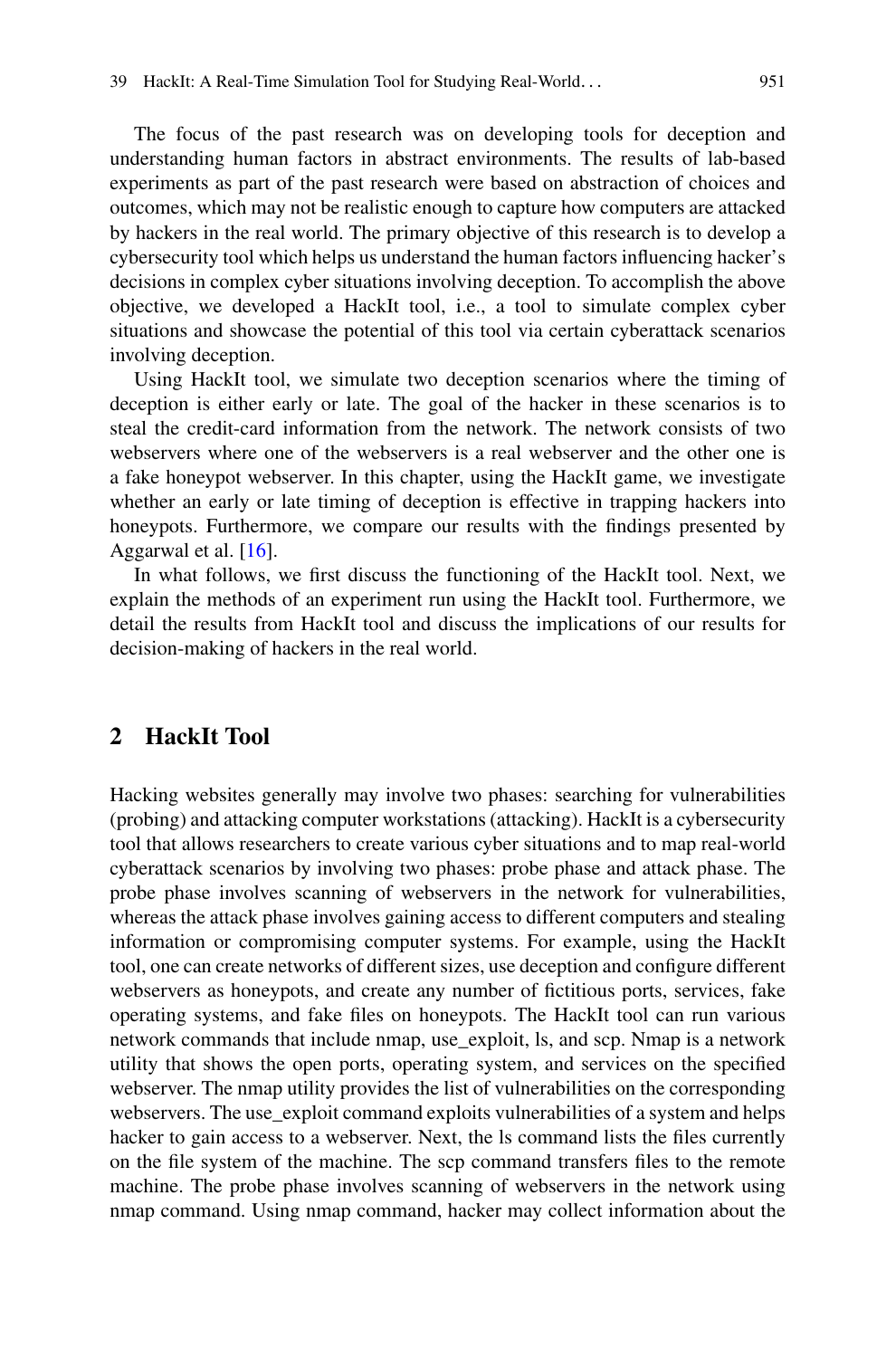open ports, services, and vulnerabilities available in the network. Furthermore, the attack phase involves exploiting vulnerabilities and stealing information. To exploit any webserver, the hacker may use use\_exploit command and gain access of the webserver. Next, the hacker could steal information from computer systems using the scp command. In the next section, we perform an experiment with the HackIt tool, where we evaluated the effectiveness of timing of deception via honeypots on reducing cyberattacks.

### **3 Experiment**

## *3.1 Experiment Design*

In this chapter, we analyzed the effect of timing of deception on hacker's actions. The timing of deception was manipulated across two between-subjects conditions: early deception  $(N = 20)$  and late deception  $(N = 20)$ . In both conditions, participants playing as hackers were given 6 game rounds in a sequence (end point unknown to participants), where 2-game rounds possessed deception. Figure [39.1](#page-3-0) shows the experimental design of the deception game implemented in HackIt tool. In this experiment, if the timing of deception was early, then deception was present on the second and third rounds in the sequence. However, if the timing of deception was late, then deception was present in the fourth and fifth rounds in the sequence. Presence of deception meant that the honeypots were easy to exploit via popular ports and vulnerability in the deception rounds compared to the nondeception rounds (more details ahead in this chapter). However, participants were not told that honeypots will involve easy-to-attack configurations in deception rounds. Also, participants were not disclosed of the number of rounds and on which deception was involved. Participants were told that there would be repeatedly interacting in games with different websites containing two new computer systems. To analyze human data, we looked at the proportion of honeypot attacks and proportion of regular attacks at the attack stage by the hacker across six rounds in each condition.

| Condition/<br><b>Rounds</b> |                          |                          |                          |                          |                          |   |
|-----------------------------|--------------------------|--------------------------|--------------------------|--------------------------|--------------------------|---|
| <b>Early Deception</b>      | $\overline{\phantom{0}}$ |                          |                          | $\overline{\phantom{0}}$ | $\overline{\phantom{0}}$ | - |
| <b>Late Deception</b>       | $\qquad \qquad$          | $\overline{\phantom{0}}$ | $\overline{\phantom{0}}$ |                          |                          | ۰ |

<span id="page-3-0"></span>**Fig. 39.1** Experiment design using deception game with six rounds and two conditions, i.e., early deception and late deception. *D* deception present; - deception not present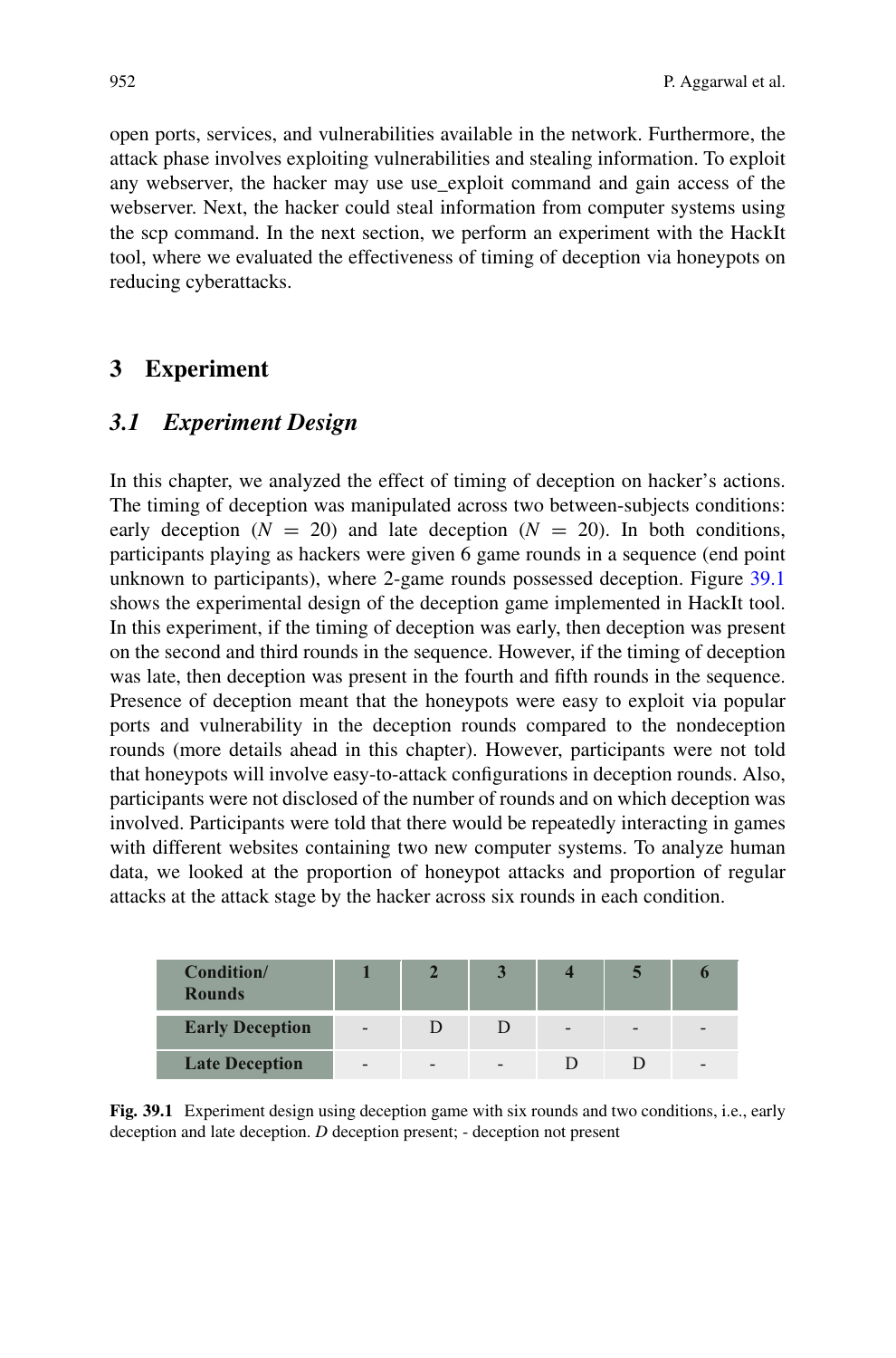## *3.2 HackIt Task*

In this chapter, we simulated a network of two webservers in HackIt tool where the objective of the hacker was to steal real credit-card information located on one of these webservers. Figure [39.2](#page-5-0) shows the step-by-step HackIt task procedure. Step 1 of Fig. [39.2](#page-5-0) shows a simulated network with two webservers where one of the webservers acts as a honeypot webserver and another one acts as a real webserver. Table [39.1](#page-7-0) shows the information about the configuration of easy-toattack and difficult-to-attack systems. For example, a system with Windows XP operating system, port 80/tcp, and service http will be easily exploitable. However, a system with Linux operating system, port 22/tcp, and service ssh will be difficult to attack. In deception rounds, honeypot webservers were configured in such a way that hackers could easily attack them. However, the regular webserver was difficult to attack in these deception rounds. In the experiment, participants were informed about the easy-to-exploit and the difficult-to-exploit configurations in Table [39.1.](#page-7-0)

Next, the hacker probes the network using nmap command to gain information about both the webservers. For example, in step 2 and step 3, the hacker probes webserver 1 and webserver 2, respectively (Fig. [39.2\)](#page-5-0). Probing both the webservers gave the information about the operating system, open ports, services, and vulnerabilities. For example, probing webserver 1 gave the information to the hacker that webserver 1 is running on Solaris operating system. The open ports on webserver 1 are 80, 135, 21, and 111, where SQL injection, DOS attack, brute force attack, and DDOS attack are possible. The information provided to the hacker as a result of probing the systems gave him an idea of the possible success of an attack on that system. Once the hacker collects information about open ports and services, he/she could attack a webserver by using the "use\_exploit" command. The use\_exploit command exploits vulnerabilities of a system and helps the hacker to gain access to that webserver. For example, in step 4, the hacker used the use\_exploit command to gain access of webserver 1 using DoS\_attack vulnerability. Once the hacker exploited a system and gained access, he/she lists all the files by using the "ls" command. After this command, the hacker transfers required file, i.e., "pin.txt," using the "scp" command (step 5, Fig. [39.2\)](#page-5-0). Once the hacker copies the file from the exploited system, he/she is informed whether he/she was successful or not in stealing a real credit-card file from the computer. Once the task is complete, the hacker is given the textual feedback about the success or failure of his action to copy the real credit-card file (step 6, Fig. [39.2\)](#page-5-0).

#### *3.3 Participants*

A total of 40 participants were recruited through an e-mail advertisement to participate in an online cybersecurity study conducted using HackIt tool. About 68% of participants were males. The age of participants ranged from 18 years to 32 years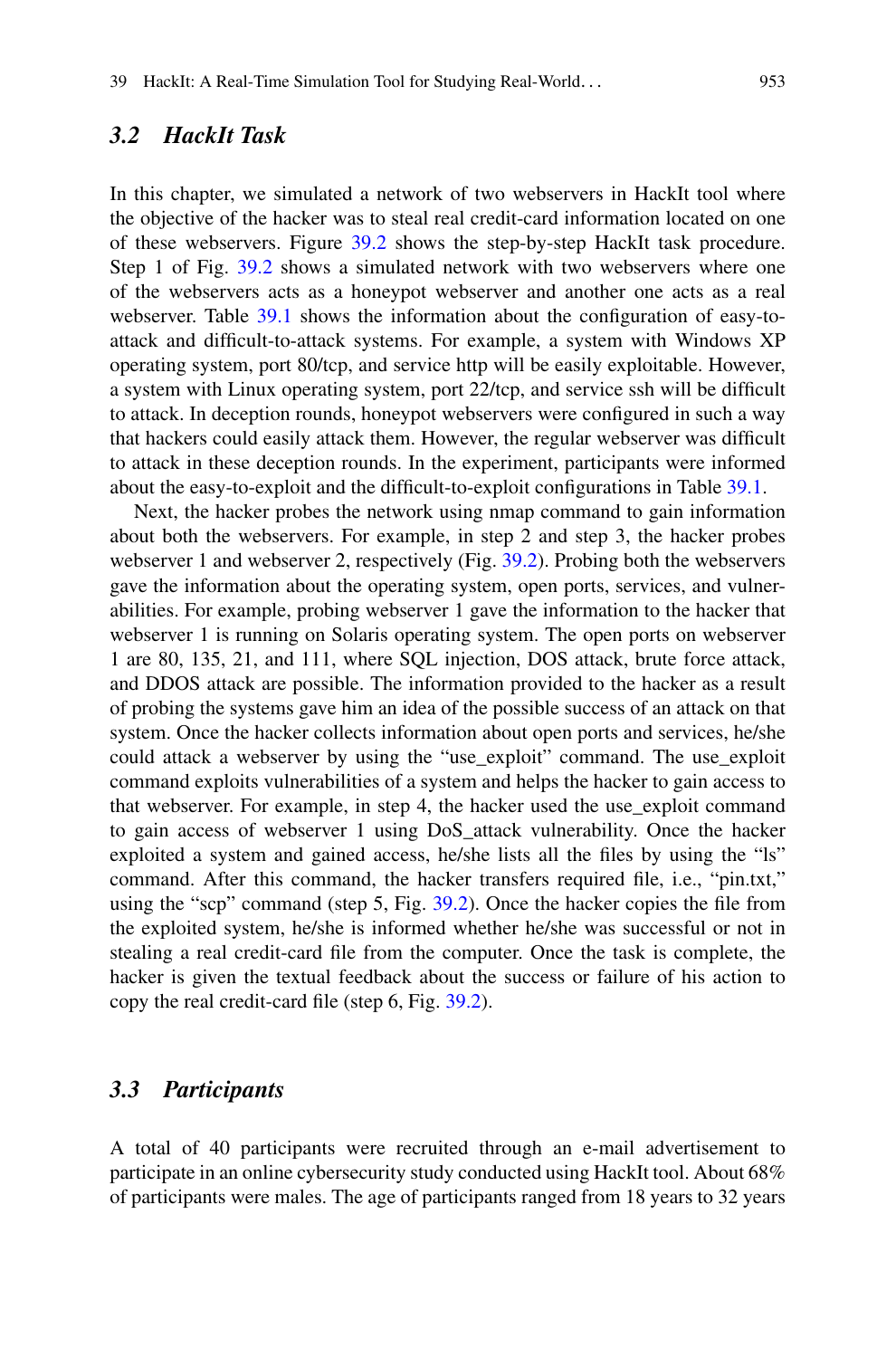Welcome Hacker Your IP: 172.22.31.31

Your aim for the game is to attack any one of the 2 Systems, gain entry into it and steal the credit card information from there. If you successfully steal credit card information, you will win the game otherwise you may lose points.

Enter "start" to start the game System you need to hack is "System1", or "System2" Probe the network  $\rightarrow$  Attack the System  $\rightarrow$  Steal the information >> Remaining Time : 981 seconds >>

#### Step 1: Initial instructions to the participants

| Probe Phase                                                                                                                              |                                                                                                                                                                                                                                                                                                                                                                                                                                                   |  |  |  |
|------------------------------------------------------------------------------------------------------------------------------------------|---------------------------------------------------------------------------------------------------------------------------------------------------------------------------------------------------------------------------------------------------------------------------------------------------------------------------------------------------------------------------------------------------------------------------------------------------|--|--|--|
| the nmap command on each system once.                                                                                                    | Welcome to the Probe Phase. Probe means that you try to collect information<br>on whether a system is vulnerable or not. To probe a system, you need to run<br>Nmap is a network utility is designed to check for open ports, Operating<br>System and services on a network connected system. In this game, the nmap<br>utility will also provide the list of vulnerabilities and the Operating<br>System available on the corresponding systems. |  |  |  |
| The format of nmap is: nmap [system-name].<br>Example: nmap System1<br>$>$ nmap System1                                                  |                                                                                                                                                                                                                                                                                                                                                                                                                                                   |  |  |  |
| Starting Nmap 6.47 (http://nmap.org)<br>Nmap scan report for System1<br>Host is up $(0.000011s$ latency).<br>Not shown: 996 closed ports |                                                                                                                                                                                                                                                                                                                                                                                                                                                   |  |  |  |
| <b>PORT</b>                                                                                                                              | STATE SERVICE Vulnerabilities                                                                                                                                                                                                                                                                                                                                                                                                                     |  |  |  |
| 80/tcp                                                                                                                                   | open http sql injection                                                                                                                                                                                                                                                                                                                                                                                                                           |  |  |  |
| 135/tcp                                                                                                                                  | open msrpc DoS attack                                                                                                                                                                                                                                                                                                                                                                                                                             |  |  |  |
| 21/top                                                                                                                                   | open ftp brute force                                                                                                                                                                                                                                                                                                                                                                                                                              |  |  |  |
| $111/t$ co                                                                                                                               | open rpcbind DDoS attack                                                                                                                                                                                                                                                                                                                                                                                                                          |  |  |  |
| Device type: general purpose                                                                                                             |                                                                                                                                                                                                                                                                                                                                                                                                                                                   |  |  |  |
| Running: Solaris                                                                                                                         |                                                                                                                                                                                                                                                                                                                                                                                                                                                   |  |  |  |
| OS details: Solaris                                                                                                                      |                                                                                                                                                                                                                                                                                                                                                                                                                                                   |  |  |  |
| Nmap done: 1 IP address (1 host up) scanned in 0.32 seconds                                                                              |                                                                                                                                                                                                                                                                                                                                                                                                                                                   |  |  |  |
| Now you can probe another system                                                                                                         |                                                                                                                                                                                                                                                                                                                                                                                                                                                   |  |  |  |
| $C_{\text{tan}}$ 2. Conving the uphoening $1$ using nonen command                                                                        |                                                                                                                                                                                                                                                                                                                                                                                                                                                   |  |  |  |

Step 2: Scanning the webserver 1 using nmap command

<span id="page-5-0"></span>**Fig. 39.2** HackIt game environment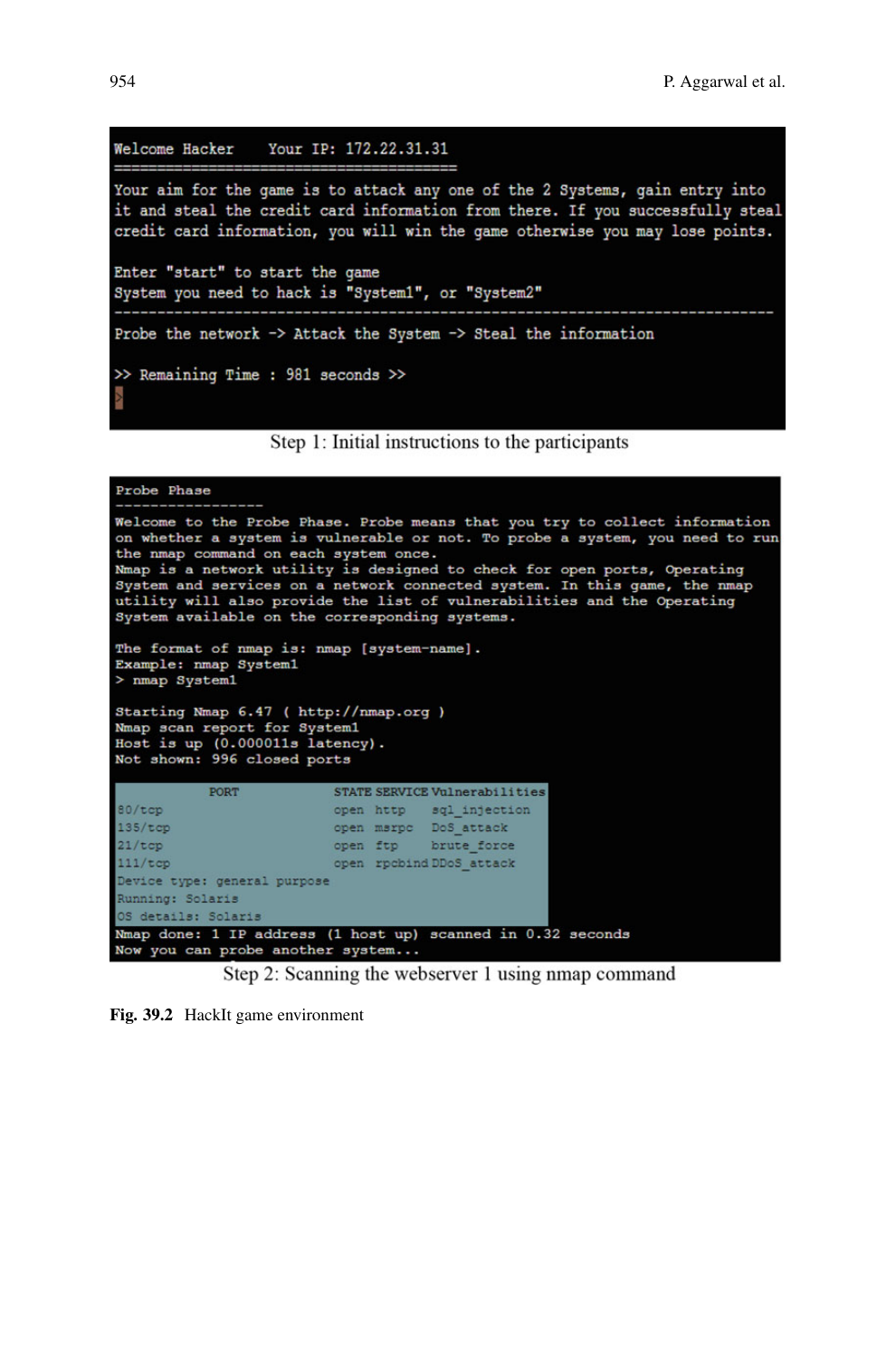| $>$ nmap System2                                                                                                                           |                            |                                |  |  |  |
|--------------------------------------------------------------------------------------------------------------------------------------------|----------------------------|--------------------------------|--|--|--|
| Starting Nmap 6.47 ( http://nmap.org )<br>Nmap scan report for System2<br>Host is up $(0.000011s$ latency).<br>Not shown: 996 closed ports |                            |                                |  |  |  |
| <b>PORT</b>                                                                                                                                |                            | STATE SERVICE Vulnerabilities  |  |  |  |
| 5800/tcp                                                                                                                                   | open vncc http remote auth |                                |  |  |  |
| 110/tCD                                                                                                                                    | open pop3 pop3 version     |                                |  |  |  |
| 53/tcp                                                                                                                                     |                            | open domain  DNS zone transfer |  |  |  |
| 21/tcp                                                                                                                                     | open ftp brute force       |                                |  |  |  |
| Device type: general purpose                                                                                                               |                            |                                |  |  |  |
| Running: OpenBSD                                                                                                                           |                            |                                |  |  |  |
| OS details: OpenBSD                                                                                                                        |                            |                                |  |  |  |
| Nmap done: 1 IP address (1 host up) scanned in 0.32 seconds<br>You can exploit the above listed vulnerabilities.                           |                            |                                |  |  |  |

Step3: Scanning the webserver 2 using nmap command

> use exploit DoS attack System1 You have gained entry into the system. Now use 1s to see the files in the system

Step 6: Scores Step 4: Exploiting one of the Webservers

```
> 1spin.txt
Now use "scp" to transfer files
Example: scp "file_name" "your_ip"
>> Remaining Time : 941 seconds >1
You have been caught while attempting to steal the information.
Use "exit" command to view your score and exit the game>
                              Step 5: File transfer
You played as a hacker !
```
Your Score: .5 Winner of Game: Analyst

Enter Trial No. 2

**Fig. 39.2** (continued)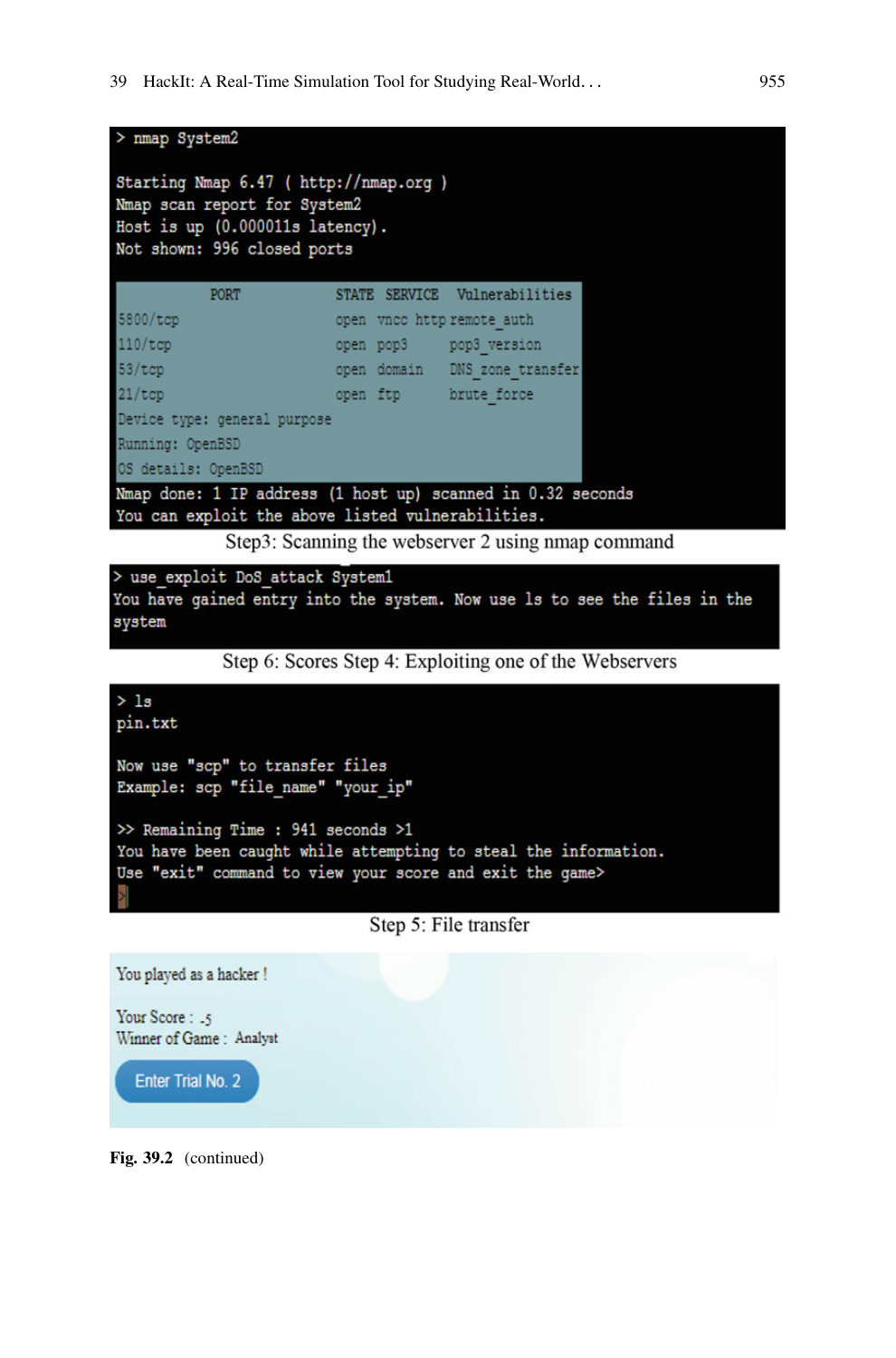• 8080/tcp-apache

<span id="page-7-0"></span>

| <b>Table 39.1</b> Configuration of | Easy to attack          | Difficult to attack                   |  |
|------------------------------------|-------------------------|---------------------------------------|--|
| honeypot and regular systems       | Operating systems:      | Operating systems:<br>$\cdot$ OpenBSD |  |
|                                    | • Windows Server 2003   |                                       |  |
|                                    | • Windows XP            | $\bullet$ Linux                       |  |
|                                    | $\cdot$ HP-UX 11i       | • Mac OS $X$                          |  |
|                                    | • Solaris               | $\bullet$ Windows 8                   |  |
|                                    | Services and ports:     | Services and ports:                   |  |
|                                    | $\cdot$ 21/tcp—ftp      | $\cdot$ 22/tcp-ssh                    |  |
|                                    | $\cdot$ 25/tcp—smtp     | $\cdot$ 53/tcp-domain                 |  |
|                                    | $\cdot$ 80/tcp—http     | $\cdot$ 110/tcp-pop3                  |  |
|                                    | $\cdot$ 111/tcp—rpcbind | $\cdot$ 139/tcp-netbios               |  |
|                                    | $\cdot$ 135/tcp—msrpc   | $\cdot$ 443/tcp-https                 |  |
|                                    |                         | • 445/tcp-microsoft-ds                |  |
|                                    |                         | $\cdot$ 3306/tcp-mysql                |  |
|                                    |                         | • 5900/tcp-vncc http                  |  |
|                                    |                         | $\cdot$ 6112/tcp-dtspc                |  |

**Table 39.1** Configuration of

(Mean  $= 22$ ; SD  $= 4$ ). About 60% of participants possess 4-year undergraduate college degree, and 40% participants have a graduate or a professional degree. Hackers were remunerated INR 50 for participation in the study. In addition, they won INR 5 for transfer of a real credit-card file and lost INR 5 for transfer of a fake credit-card file.

## *3.4 Procedure*

Participants were given instructions about their objective in the HackIt task, and they were informed about their own action's payoffs. Specifically, human hackers were asked to maximize their payoff by stealing the real credit-card file from the network over several rounds of play (participants were not aware of the end point of the game). Each round had two stages: probe stage and attack stage. The hacker could probe two webservers in the network using "nmap" utility. After probing the webservers, he/she received information about open ports, operating systems, services, and vulnerabilities associated with each webserver. Next, the hacker had two alternatives to choose during attack stage: exploit webserver 1 or exploit webserver 2. Hacker participants had to choose between these alternatives presented to them and exploit one of the webservers using "use\_exploit" command. Once the webserver was exploited, hackers transferred the credit-card file to their remote computer.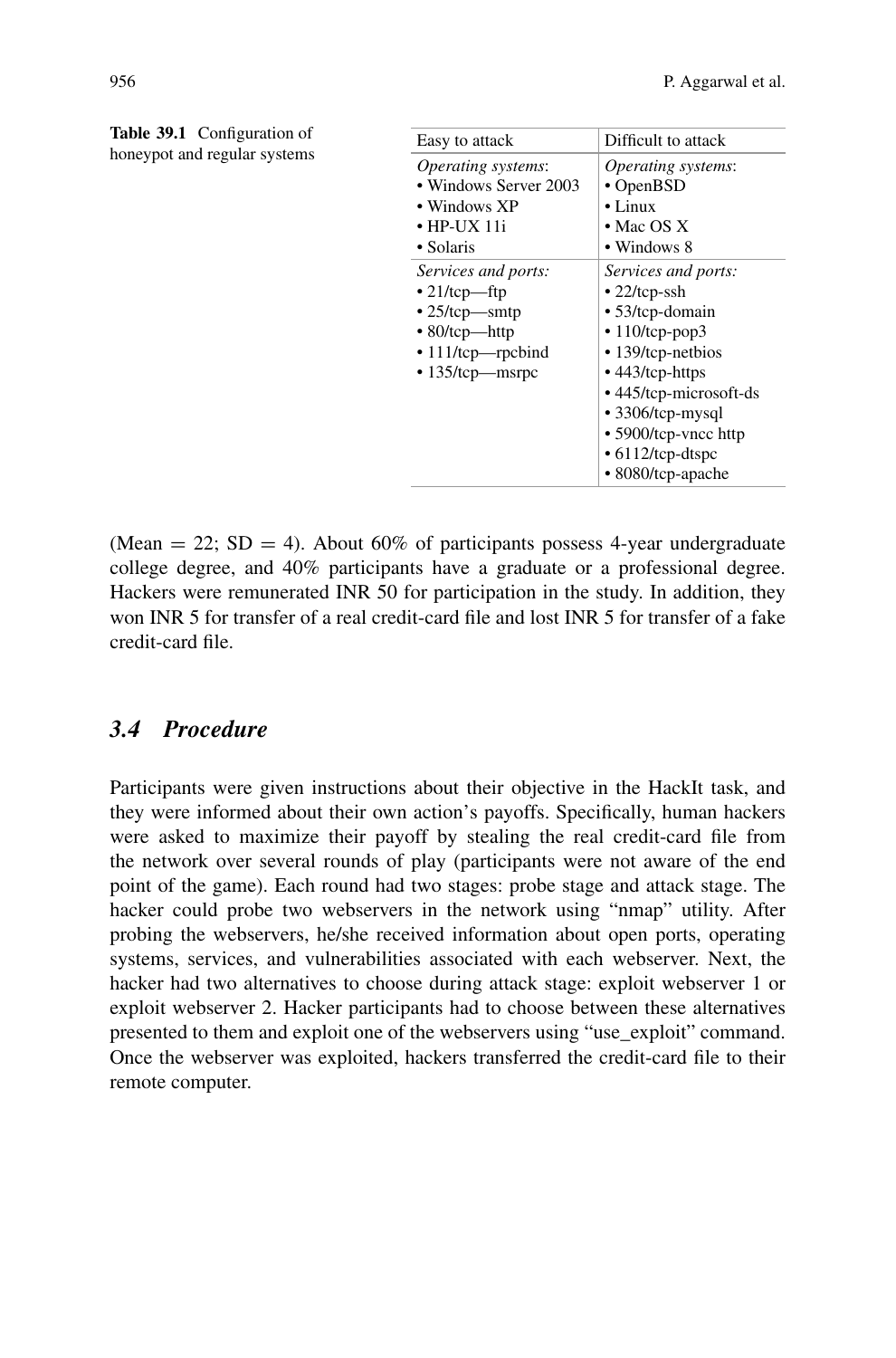

<span id="page-8-0"></span>**Fig. 39.3** Proportion of honeypot-/regular-attack actions for different timing of deception, early deception, and late deception

### **4 Results**

We ran an experiment involving human participants and different between-subject conditions where deception occurred early or late in the HackIt environment. Figure [39.3](#page-8-0) shows the proportion of regular-attack and honeypot-attack actions when the timing of deception was early and late.

The results revealed that the proportion of regular attacks was lower for late deception compared to early deception condition  $(0.35 < 0.51; t(238) = 2.50,$  $p < 0.05$ ,  $\eta^2 = 0.21$ ). Thus, the simulated experiment conducted using HackIt tool helped us to validate the lab-based findings from the deception game obtained by Aggarwal et al. [\[16\]](#page-10-13).

### **5 Discussion**

In this chapter, we discussed HackIt, a simulation tool with a great potential to help cybersecurity researchers to investigate the decision-making of hackers and analysts in real-world cybersecurity scenarios. HackIt tool could provide a more realist task scenarios where the hackers were able to use real commands for network probing, exploiting, and transferring the information. Thus, the development of the HackIt tool could provide us a platform to migrate from abstract decision-making tasks to more applied and complex decision-making task. We showed a concrete research example of using HackIt to evaluate the effects of timing of deception on hacker's decisions. Results revealed that late timing of deception was more beneficial compared to early timing of deception in trapping hackers in honeypots. We believe that HackIt tool would be helpful in creating other cybersecurity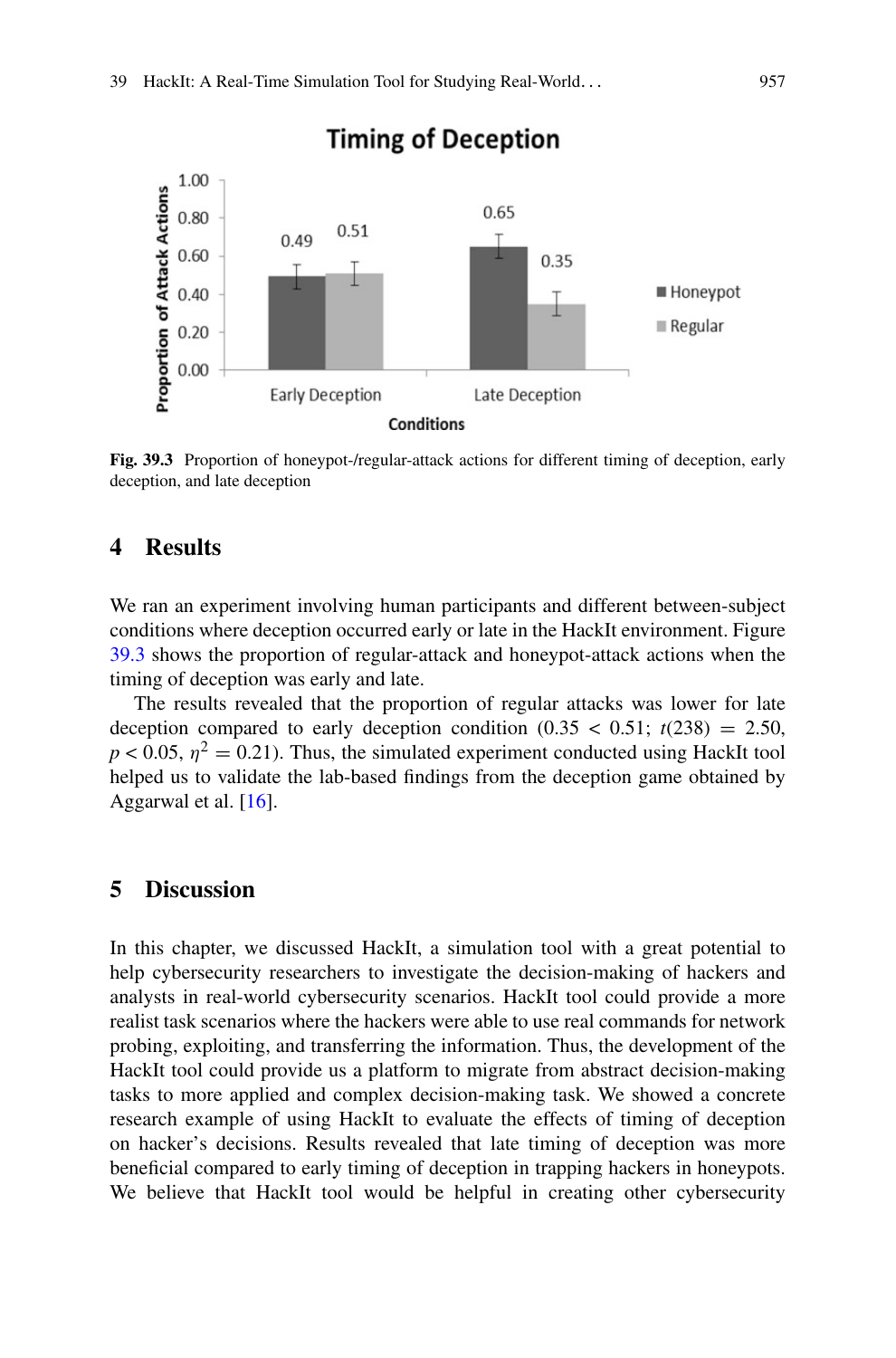scenarios involving dynamic network sizes, dynamic network configurations, and various deception strategies.

In this chapter, we simulated the information-stealing scenario in HackIt tool where the hacker was supposed to steal a credit-card file from a regular webserver system. Researchers simulated a deception strategy in HackIt, which varied in time. We found that the proportion of honeypot attacks were higher when deception was late compared to early. Similarly, we found the proportion of regular attack actions were lower when deception was late compared to early. These results obtained using the HackIt tool agree with the findings obtained by [\[16\]](#page-10-13). The likely reason for this finding is that the hacker did not have any clue about the presence of deception in early rounds. According to IBLT, the recency and frequency of events play a role in decision-making. In the case of early deception condition, no instances were created in memory that tells about the presence of honeypots. Thus, the hackers attacked regular webservers more frequently. Due to trust build in early rounds, hacker's started relying on feedback in later rounds as well. Thus, they end up attacking more on honeypots compared to regular webservers.

In addition, results from the HackIt tool suggest that it would be beneficial for analysts to use deception late in a repeated cyberattack on a computer network. Thus, initial rounds of attack that lack deception will likely make hackers believe in the information provided by the network. Furthermore, late deception will likely help analysts to trap hackers effectively.

Currently, we investigated only one factor involving deception using HackIt tool, i.e., timing of deception. The network size was also limited to two webservers where one computer was acting as honeypot webserver and the other one was acting as regular webserver. In future, we wish to perform a series of experiments involving participants performing as hackers in other simulated network scenarios. We wish to extend our existing research work on creating deception in HackIt tool to investigate the effectiveness of deception in networks of different sizes. A network can be classified as small, medium, or large sized based on the number of computer systems present. The effectiveness of honeypots may vary with the network size. HackIt tool provides the flexibility to configure any number of webservers as honeypots and regular webservers. Honeypots are costly, and their installation and maintenance are also costly not only in terms of money and manpower but also in terms of time. Furthermore, we plan to investigate what proportion of honeypots in a network will be effective to trap hackers successfully in different ways. We also wish to investigate the effectiveness of deception technology via different cost models on hacker's probing actions and against other cyberattack types (like SQL injection, denial of service (DoS), and zero-day attacks).

**Acknowledgment** Palvi Aggarwal was supported by Visvesverya Ph.D. Scheme for Electronics and IT (IITM/DeitY-MLA/ASO/77), Department of Electronics and Information Technology, Ministry of Communication and IT, Government of India. Cleotilde Gonzalez was supported by the Army Research Laboratory under Cooperative Agreement Number W911NF-13-2-0045 (ARL Cyber Security CRA) to Cleotilde Gonzalez. Varun Dutt was supported by the Department of Science and Technology, Government of India award (award number: SR/CSRI/28/2013(G)) to Varun Dutt. The views and conclusions contained in this document are those of the authors and